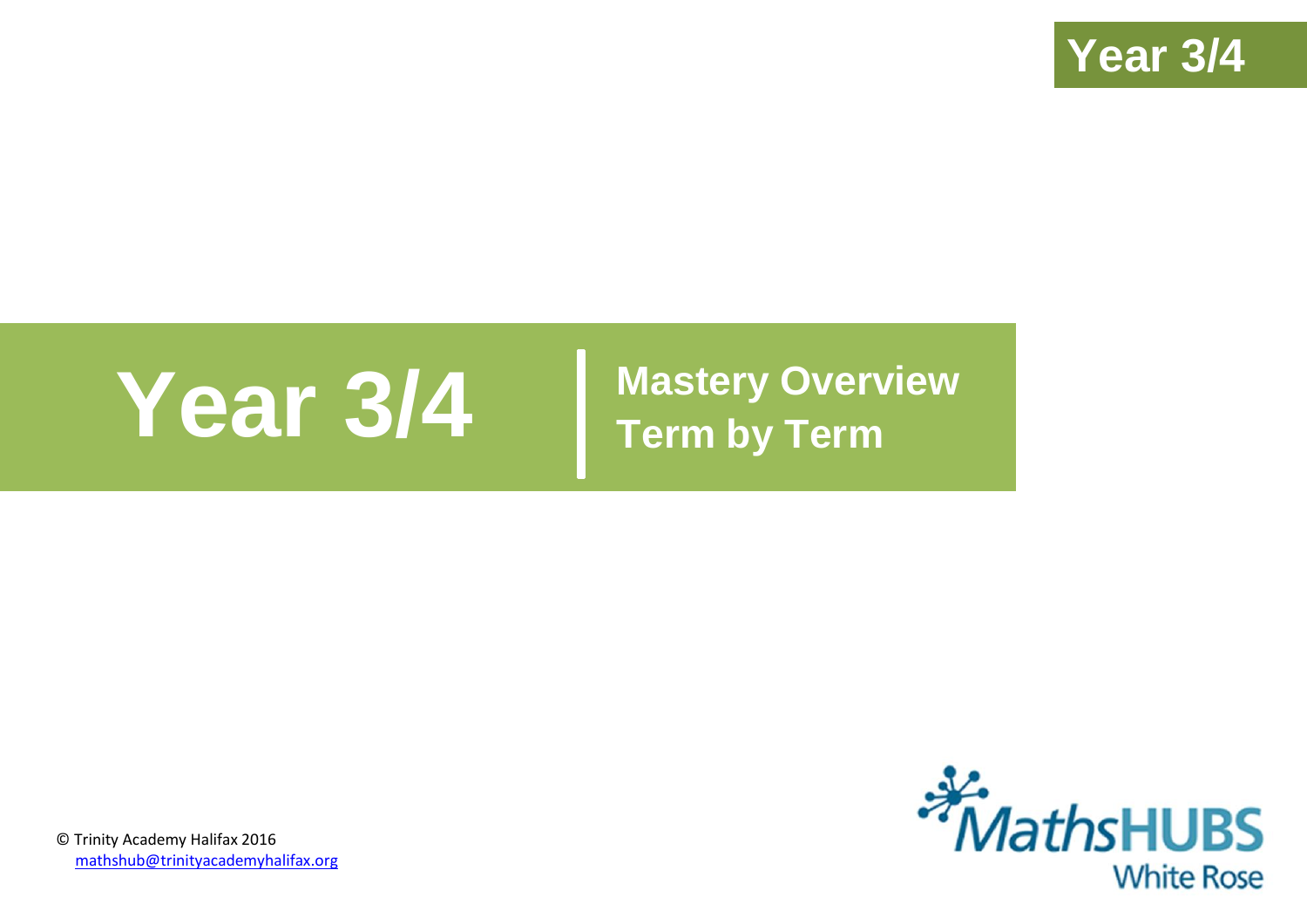### **Mixed Year Overview**

Since our Year 1 to Year 6 Schemes of Learning and overviews have been released we have had lots of requests for something similar for mixed year groups. This document provides the yearly overview that schools have been requesting. We really hope you find it useful and use it alongside your own planning.

We had a lot of people interested in working with us on this project and this document is a summary of their work so far. We would like to take this opportunity to thank everyone who has contributed their thoughts to this final document.

These overviews will be accompanied by more detailed schemes linking to fluency, reasoning and problem solving. Termly assessments will be available to evaluate where the children are with their learning.

If you have any feedback on any of the work that we are doing, please do not hesitate to get in touch. It is with your help and ideas that the Maths Hubs can make a difference.

#### *The White Rose Maths Hub Team*

## **Guidance**

The White Rose Maths Hub has produced these long term plans to support mixed year groups. These overviews are designed to support a mastery approach to teaching and learning and have been designed to support the aims and objectives of the new National Curriculum.

The overviews:

- have number at their heart. A large proportion of time is spent reinforcing number to build competency.
- ensure teachers stay in the required key stage and support the ideal of depth before breadth.
- provide plenty of time to build reasoning and problem solving elements into the curriculum

This document fits in with the White Rose Maths Hub Year 1 – 6 Mastery documents. If you have not seen these documents before you can register to access them for free by completing the form on this link [http://www.trinitytsa.co.uk/maths-hub/free](http://www.trinitytsa.co.uk/maths-hub/free-learning-schemes-resources/)[learning-schemes-resources/](http://www.trinitytsa.co.uk/maths-hub/free-learning-schemes-resources/)

Once registered you will be provided with a Dropbox link to access these documents; please be aware some school IT systems block the use of Dropbox so you may need to access this at home.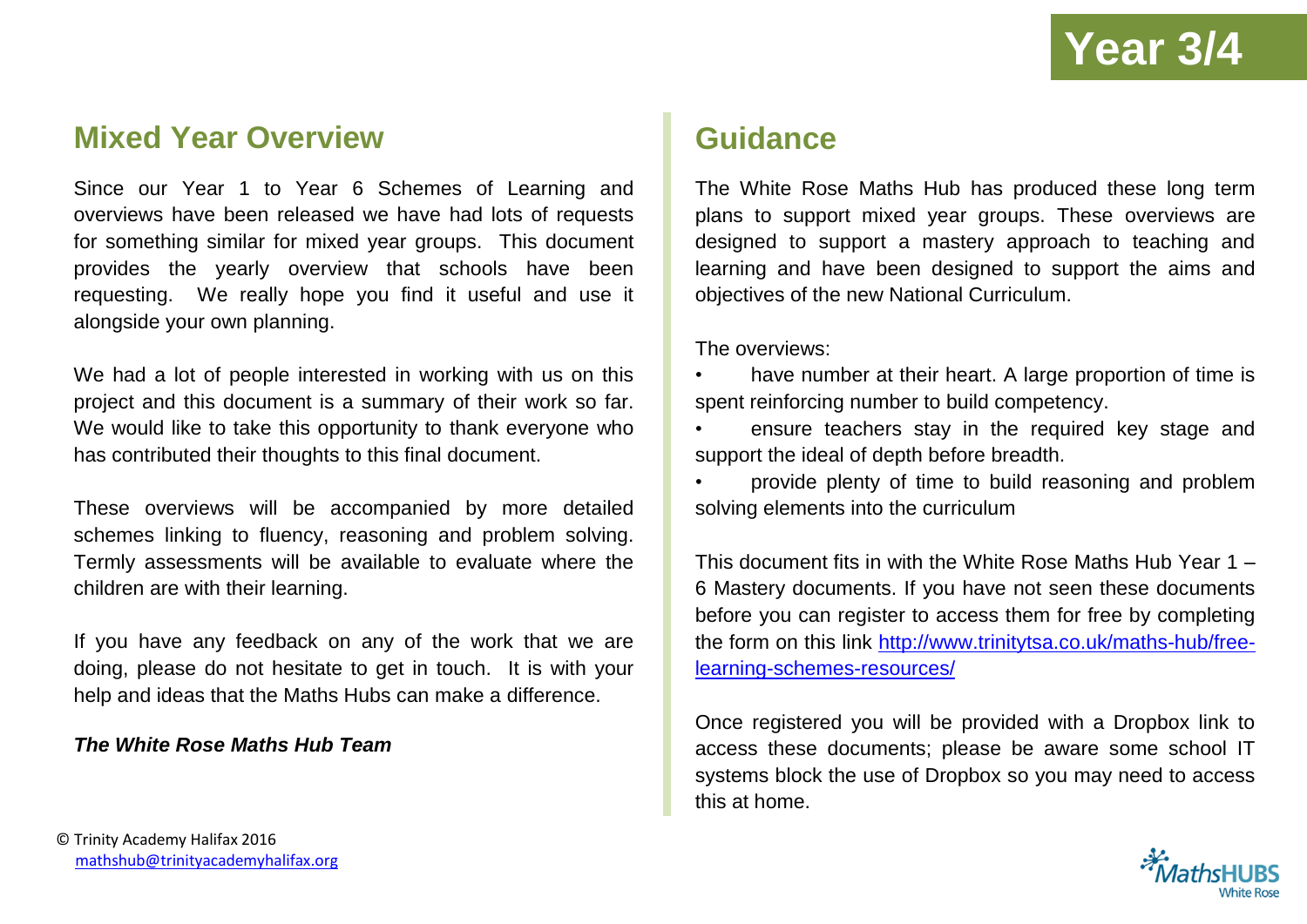## **Mixed age planning**

#### Using the document

The overviews provide guidance on the length of time that should be dedicated to each mathematical concept and the order in which we feel they should be delivered. Within the overviews there is a breakdown of objectives for each concept. This clearly highlights the age related expectations for each year group and shows where objectives can be taught together.

There are certain points where objectives are clearly separate. In these cases, classes may need to be taught discretely or incorporated through other subjects (see guidance below).

Certain objectives are repeated throughout the year to encourage revisiting key concepts and applying them in different contexts.

#### Lesson Plans

As a hub, we have collated a variety of lesson plans that show how mixed year classes are taught in different ways. These highlight how mixed year classes use additional support, organise groups and structure their teaching time. All these lesson structures have their own strengths and as a teacher it is important to find a structure that works for your class.

#### Progression documents

We are aware that some teachers will teach mixed year groups that may be arranged differently to our plans (eg YR/1). We are therefore working to create some progression documents that help teachers to see how objectives link together from Year 1 to Year 6.

#### Linking of objectives

Within the overviews, the objectives are either in normal font or in bold. The objectives that are in normal font are the lower year group out of the two covered (Year 1, Year 3, Year 5). The objectives in **bold** are the higher year group out of the two covered (**Year 2, Year 4, Year 6**), Where objectives link they are placed together. If objectives do not link they are separate and therefore require discrete teaching within year groups.

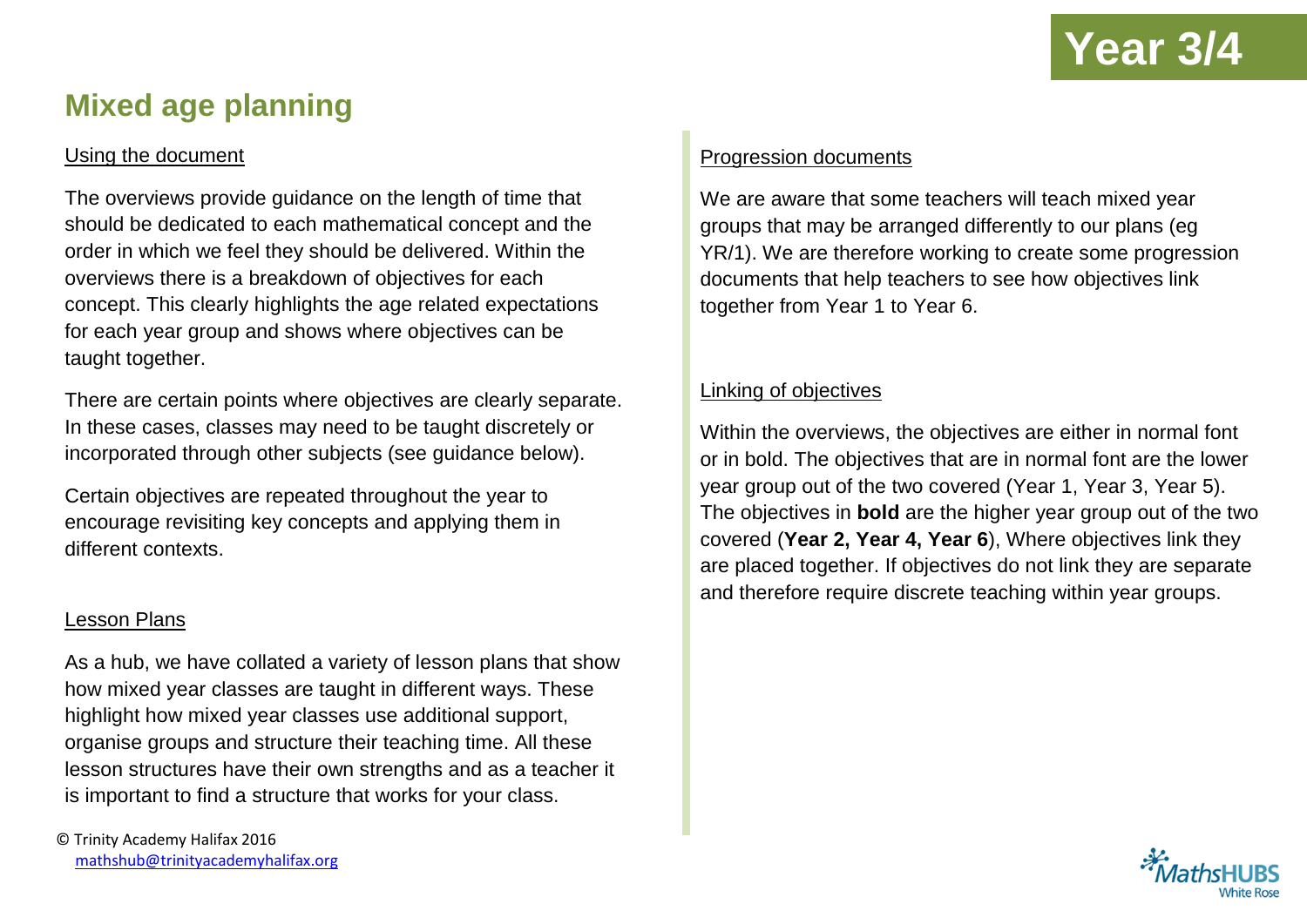

## **Mixed age planning**

#### Teaching through topics

Most mathematical concepts lend themselves perfectly to subjects outside of maths lessons. It is important that teachers ensure these links are in place so children deepen their understanding and apply maths across the curriculum.

Here are some examples:

- Statistics- using graphs in Science, collecting data in Computing, comparing statistics over time in History, drawing graphs to collect weather data in Geography.
- Roman Numerals- taught through the topic of Romans within History
- Geometry (shape and symmetry) using shapes within tessellations when looking at Islamic art (R.E), using shapes within art (Kandinsky), symmetry within art
- Measurement- reading scales (science, design technology),
- Co-ordinates- using co-ordinates with maps in Geography.
- Written methods of the four operations- finding the time difference between years in History, adding or finding the difference of populations in Geography, calculating and changing recipes in food technology.
- Direction- Programming in ICT

#### Objectives split across topics

Within different year groups, topics have been broken down and split across different topics so children can apply key skills in different ways.

**Money** is one of the topics that is split between other topics. It is used within addition and subtraction and also fractions. In Year 1 and 2 it is important that the coins are taught discretely however the rest of the objectives can be tied in with other number topics.

Other measurement topics are also covered when using the four operations so the children can apply their skills.

In Year 5 and 6, **ratio** has been split across a variety of topics including shape and fractions. It is important that these objectives are covered within these other topics as ratio has been removed as a discrete topic.

#### Times tables

Times tables have been placed within multiplication and division however it is important these are covered over the year to help children learn them.

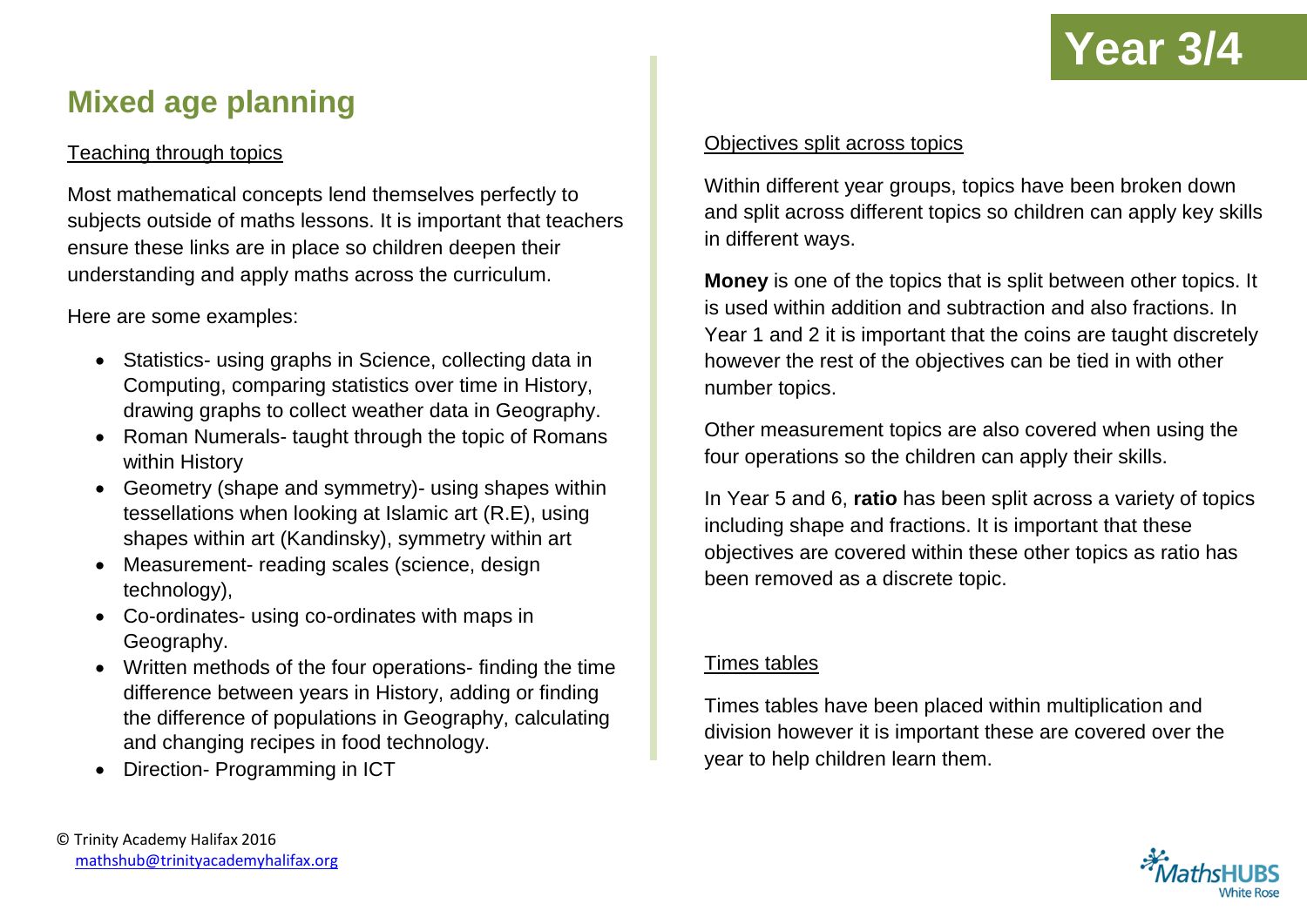## **Everyone Can Succeed**

As a Maths Hub we believe that all students can succeed in mathematics. We don't believe that there are individuals who can do maths and those that can't. A positive teacher mindset and strong subject knowledge are key to student success in mathematics.

### **Acknowledgements**

The White Rose Maths Hub would like to thank the following people for their contributions, and time in the collation of this document:

Cat Beaumont Matt Curtis James Clegg Becky Gascoigne Sarah Gent Sally Smith Sarah Ward

## **More Information**

If you would like more information on 'Teaching for Mastery' you can contact the White Rose Maths Hub at [mathshub@trinityacademyhalifax.org](mailto:mathshub@trinityacademyhalifax.org)

We are offering courses on:

- Bar Modelling
- Teaching for Mastery
- Year group subject specialism intensive courses become a maths expert.

Our monthly newsletter also contains the latest initiatives we are involved with. We are looking to improve maths across our area and on a wider scale by working with the other Maths Hubs across the country.

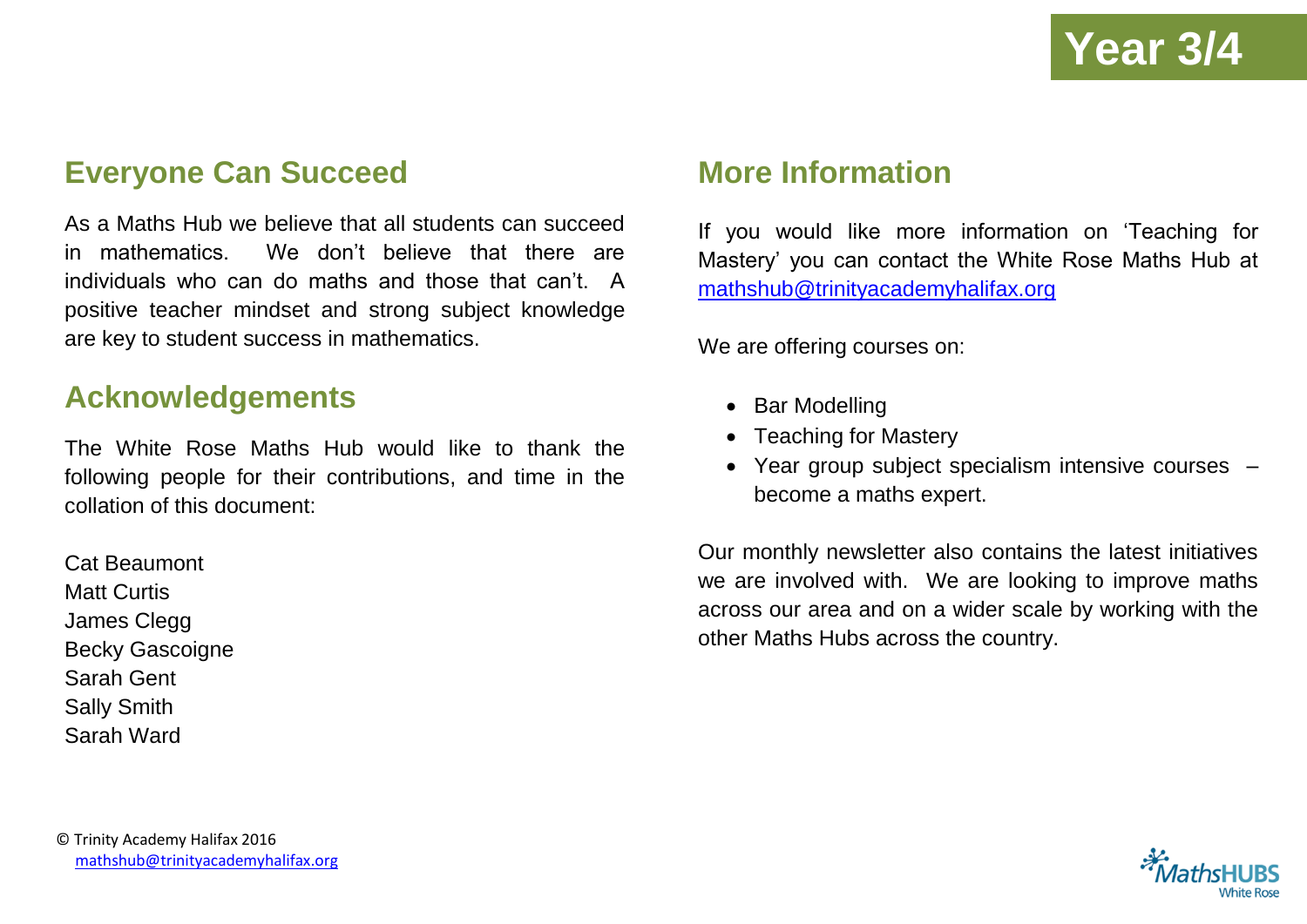



## **Year 3 and 4 overview**

|        | Week 1                                               | Week 2 | Week 3                             | Week 4 | Week 5                                                                                   | Week 6                        | Week 7                          | Week 8                                | Week 9 | Week 10           | Week 11 | Week 12 |  |
|--------|------------------------------------------------------|--------|------------------------------------|--------|------------------------------------------------------------------------------------------|-------------------------------|---------------------------------|---------------------------------------|--------|-------------------|---------|---------|--|
| Autumn | <b>Place Value</b>                                   |        |                                    |        |                                                                                          |                               | <b>Addition and Subtraction</b> | <b>Multiplication</b><br>and Division |        |                   |         |         |  |
| Spring |                                                      |        | <b>Multiplication and Division</b> |        |                                                                                          | <b>Fractions and Decimals</b> |                                 |                                       |        |                   |         |         |  |
| Summer | <b>Length and</b><br><b>Time</b><br><b>Perimeter</b> |        |                                    |        | <b>Volume and</b><br><b>Capacity (Y3)</b><br><b>Shape</b><br><b>Co-ordinates</b><br>(Y4) |                               |                                 |                                       |        | <b>Statistics</b> |         |         |  |

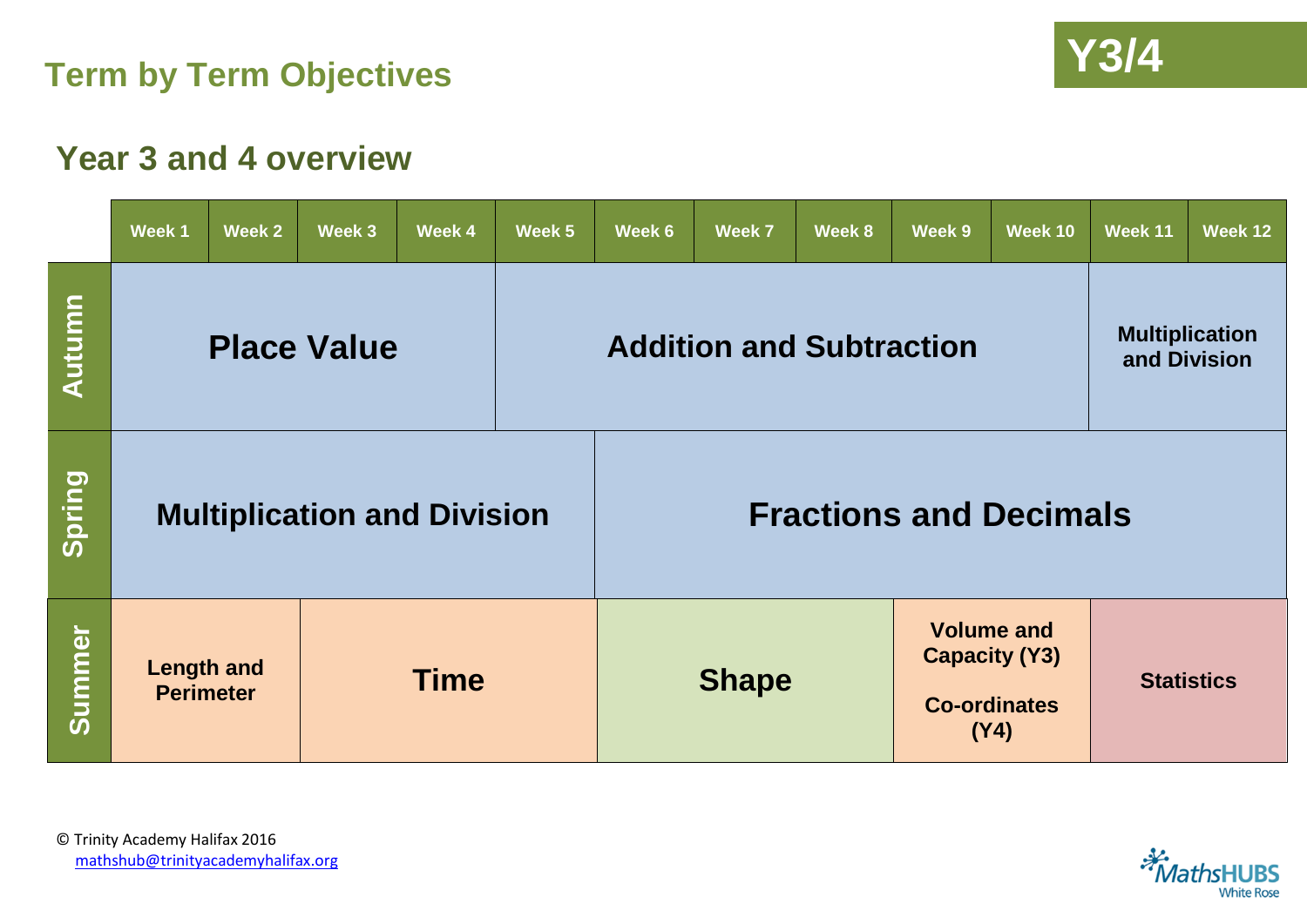## **Y3/4 Term by Term Objectives**



| Year                                                                                                                                                                                                                                                                                                                                                                                                                                                                                                                                                                          | <b>3 and 4</b> |        | <b>Term</b> | <b>Autumn</b>                                                                                                                                                                                                                                                                                                                                                                                                                                                                                                                                                                                                                                                                                                                                                                                                                                   |        |                                                                                                                                                                                                                                                                                                                                                                                                                                                            |        |        |                |                                                                                                                                                                                                 |         |  |
|-------------------------------------------------------------------------------------------------------------------------------------------------------------------------------------------------------------------------------------------------------------------------------------------------------------------------------------------------------------------------------------------------------------------------------------------------------------------------------------------------------------------------------------------------------------------------------|----------------|--------|-------------|-------------------------------------------------------------------------------------------------------------------------------------------------------------------------------------------------------------------------------------------------------------------------------------------------------------------------------------------------------------------------------------------------------------------------------------------------------------------------------------------------------------------------------------------------------------------------------------------------------------------------------------------------------------------------------------------------------------------------------------------------------------------------------------------------------------------------------------------------|--------|------------------------------------------------------------------------------------------------------------------------------------------------------------------------------------------------------------------------------------------------------------------------------------------------------------------------------------------------------------------------------------------------------------------------------------------------------------|--------|--------|----------------|-------------------------------------------------------------------------------------------------------------------------------------------------------------------------------------------------|---------|--|
| <b>Week1</b>                                                                                                                                                                                                                                                                                                                                                                                                                                                                                                                                                                  | Week 2         | Week 3 | Week 4      | Week 5                                                                                                                                                                                                                                                                                                                                                                                                                                                                                                                                                                                                                                                                                                                                                                                                                                          | Week 6 | <b>Week 7</b>                                                                                                                                                                                                                                                                                                                                                                                                                                              | Week 8 | Week 9 | <b>Week 10</b> | Week 11                                                                                                                                                                                         | Week 12 |  |
| <b>Place Value</b><br>Read and write numbers up to 1000 in numerals and in words.<br>Identify, represent and estimate numbers using different<br>representations.<br>Find 10 or 100 more or less than a given number.<br>Find 1000 more or less than a given number.<br>Recognise the place value of each digit in a 3 digit number.<br>Recognise the place value of each digit in a 4 digit number.<br>Order and compare numbers to 1000.<br>Order and compare numbers beyond 1000.<br>Count from 0 in multiples of 50 and 100<br>Count in multiples of 6, 7, 9. 25 and 1000 |                |        |             | Number: Addition and Subtraction<br>Add and subtract numbers mentally, including: a three-digit number and ones; a<br>three-digit number and tens; a three digit number and hundreds.<br>Add and subtract numbers with up to three digits, using formal written methods of<br>columnar addition and subtraction<br>Add and subtract numbers with up to 4 digits using the formal written methods<br>of columnar addition and subtraction where appropriate.<br>Estimate the answer to a calculation and use inverse operations to check answers.<br>Estimate and use inverse operations to check answers to a calculation.<br>Solve problems, including missing number problems, using number facts, place<br>value, and more complex addition and subtraction.<br>Solve addition and subtraction two step problems in contexts, deciding which |        | <b>Multiplication and Division</b><br>Recall and use multiplication<br>and division facts for the 3, 4<br>and 8 multiplication tables.<br><b>Recall and use multiplication</b><br>and division facts for<br>multiplication tables up to 12 x<br>12.<br>Write and calculate<br>mathematical statements for<br>multiplication and division using<br>the multiplication tables they<br>know.<br>Recognise and use factor pairs<br>and commutativity in mental |        |        |                |                                                                                                                                                                                                 |         |  |
| Solve number problems and practical problems involving these ideas.<br>Solve number and practical problems that involve all of the above and<br>with increasingly large positive numbers.<br>Count backwards through zero to include negative numbers.<br>Round any number to the nearest 10, 100 or 1000                                                                                                                                                                                                                                                                     |                |        |             | operations and methods to use and why.<br>Add and subtract amounts of money to give change using both $E$ and $p$ in practical<br>contexts.<br>Estimate, compare and calculate different measures, including money in<br>pounds and pence                                                                                                                                                                                                                                                                                                                                                                                                                                                                                                                                                                                                       |        |                                                                                                                                                                                                                                                                                                                                                                                                                                                            |        |        |                | calculations.<br>Use place value, known and<br>derived facts to multiply and<br>divide mentally, including:<br>multiplying by 0 and 1; dividing<br>by 1; multiplying together<br>three numbers. |         |  |
| Round decimals with one decimal place to the nearest whole number.<br>Read Roman numerals to 100 (I to C) and know that over time, the<br>numeral system changed to include the concept of zero and place<br>value.                                                                                                                                                                                                                                                                                                                                                           |                |        |             | Measure, compare, add and subtract: lengths (mm, cm, m); mass (kg/g);<br>volume/capacity (I/ml).<br>Solve simple measure and money problems involving fractions and decimals to<br>two decimal places.                                                                                                                                                                                                                                                                                                                                                                                                                                                                                                                                                                                                                                          |        |                                                                                                                                                                                                                                                                                                                                                                                                                                                            |        |        |                |                                                                                                                                                                                                 |         |  |

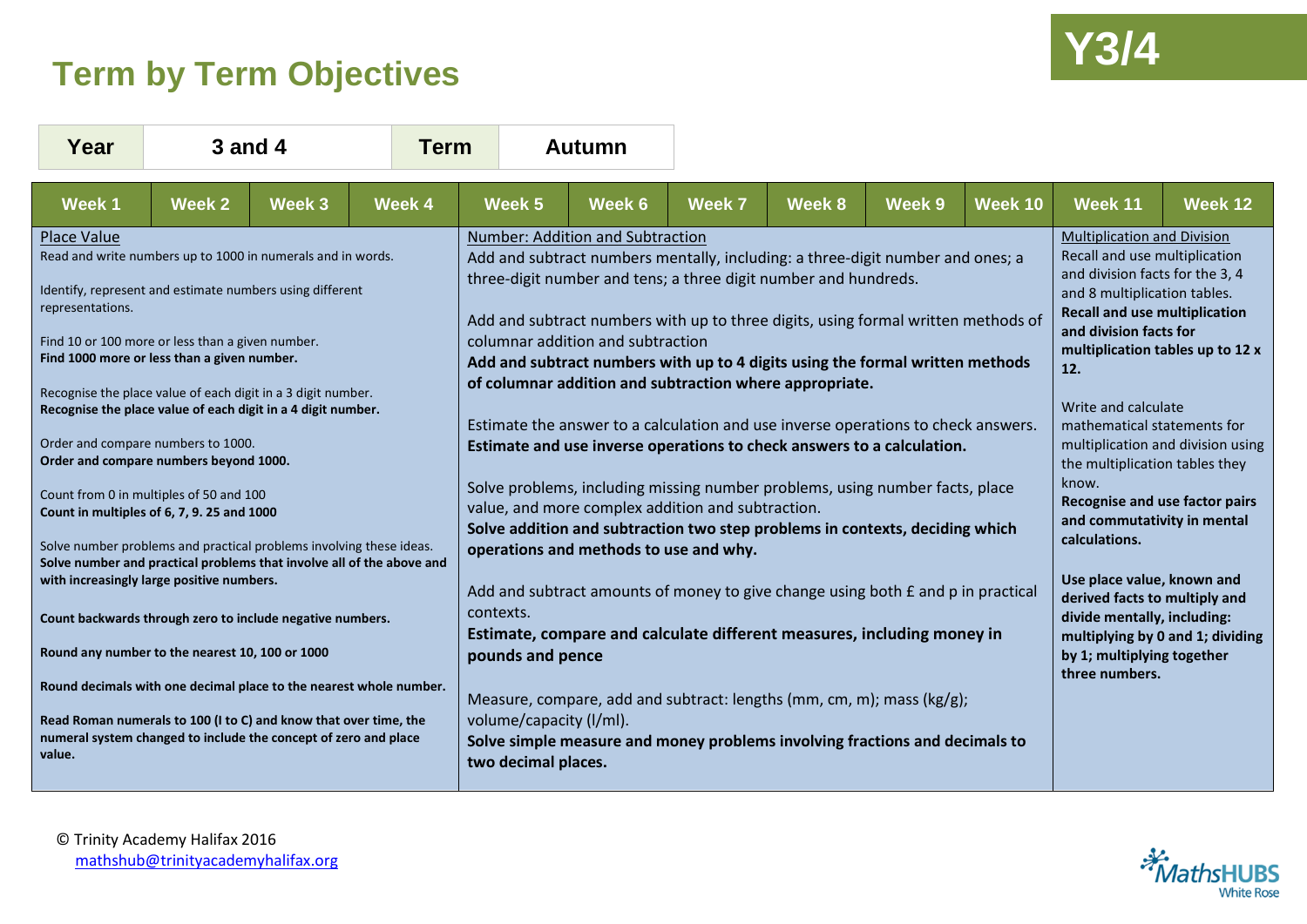## **Y3/4 Term by Term Objectives**



| Year                                                                                                                                                                     |        | <b>3 and 4</b> |                                                                                                                                                                                                                                                                                                                                                                                                                                                                                                                                                                                                                                                                                                                                                                                                           | <b>Term</b> |  | <b>Spring</b>                                                                        |                                                                                                                                                                                                                                                                                                                                                                                                                                                                                                                                                                                                                                         |        |                   |                                                                                                                                                                                                                                                                                                                                                                                                                                                                                                                                                                                                                                                                                                                                                                                                                        |         |                                                                                                                                                                                                                                                          |
|--------------------------------------------------------------------------------------------------------------------------------------------------------------------------|--------|----------------|-----------------------------------------------------------------------------------------------------------------------------------------------------------------------------------------------------------------------------------------------------------------------------------------------------------------------------------------------------------------------------------------------------------------------------------------------------------------------------------------------------------------------------------------------------------------------------------------------------------------------------------------------------------------------------------------------------------------------------------------------------------------------------------------------------------|-------------|--|--------------------------------------------------------------------------------------|-----------------------------------------------------------------------------------------------------------------------------------------------------------------------------------------------------------------------------------------------------------------------------------------------------------------------------------------------------------------------------------------------------------------------------------------------------------------------------------------------------------------------------------------------------------------------------------------------------------------------------------------|--------|-------------------|------------------------------------------------------------------------------------------------------------------------------------------------------------------------------------------------------------------------------------------------------------------------------------------------------------------------------------------------------------------------------------------------------------------------------------------------------------------------------------------------------------------------------------------------------------------------------------------------------------------------------------------------------------------------------------------------------------------------------------------------------------------------------------------------------------------------|---------|----------------------------------------------------------------------------------------------------------------------------------------------------------------------------------------------------------------------------------------------------------|
| Week 1                                                                                                                                                                   | Week 2 | Week 3         | Week 4                                                                                                                                                                                                                                                                                                                                                                                                                                                                                                                                                                                                                                                                                                                                                                                                    | Week 5      |  | Week 6                                                                               | <b>Week 7</b>                                                                                                                                                                                                                                                                                                                                                                                                                                                                                                                                                                                                                           | Week 8 | Week <sub>9</sub> | Week 10                                                                                                                                                                                                                                                                                                                                                                                                                                                                                                                                                                                                                                                                                                                                                                                                                | Week 11 | Week 12                                                                                                                                                                                                                                                  |
| <b>Number: Multiplication and Division</b><br>objectives.<br>objects are connected to m objects.<br>formal written methods.<br>formal written layout.<br>multiplication) |        |                | Solve problems, including missing number problems, involving<br>multiplication and division, including positive integer scaling problems<br>and correspondence problems in which $n$ objects are connected to $m$<br>Solve problems involving multiplying and adding, including using the<br>distributive law to multiply two digit numbers by one digit, integer<br>scaling problems and harder correspondence problems such as n<br>Write and calculate mathematical statements for multiplication and<br>division using the multiplication tables they know, including for two-digit<br>numbers times one-digit numbers, using mental and progressing to<br>Multiply two digit and three digit numbers by a one digit number using<br>Find the area of rectilinear shapes by counting squares (link to |             |  | <b>Fractions and Decimals</b><br>denominators.<br>Count up and down in tenths.<br>10 | Compare and order unit fractions, and fractions with the same denominators.<br>including non-unit fractions where the answer is a whole number.<br>Count up and down in hundredths.<br>the answer as ones, tenths and hundredths.<br>Recognise and show, using diagrams, families of common equivalent fractions.<br>Add and subtract fractions with the same denominator within one whole.<br>Add and subtract fractions with the same denominator.<br>Solve problems that involve all of the above.<br>Recognise and write decimal equivalents to 1/4, 1/2, 3/4<br>Round decimals with one decimal place to the nearest whole number. |        |                   | Recognise and use fractions as numbers: unit fractions and non-unit fractions with small denominators.<br>Recognise, find and write fractions of a discrete set of objects: unit fractions and non-unit fractions with small<br>Solve problems involving increasingly harder fractions to calculate quantities, and fractions to divide quantities,<br>Recognise that hundredths arise when dividing an object by one hundred and dividing tenths by ten.<br>Recognise and show, using diagrams, equivalent fractions with small denominators.<br>Recognise and write decimal equivalents of any number of tenths or hundredths.<br>Compare numbers with the same number of decimal places up to two decimal places.<br>Solve simple measure and money problems involving fractions and decimals to two decimal places |         | Recognise that tenths arise from dividing an object into 10 equal parts and in dividing one-digit numbers or quantities by<br>Find the effect of multiplying and dividing a one or two digit number by 10 or 100, identifying the value of the digits in |